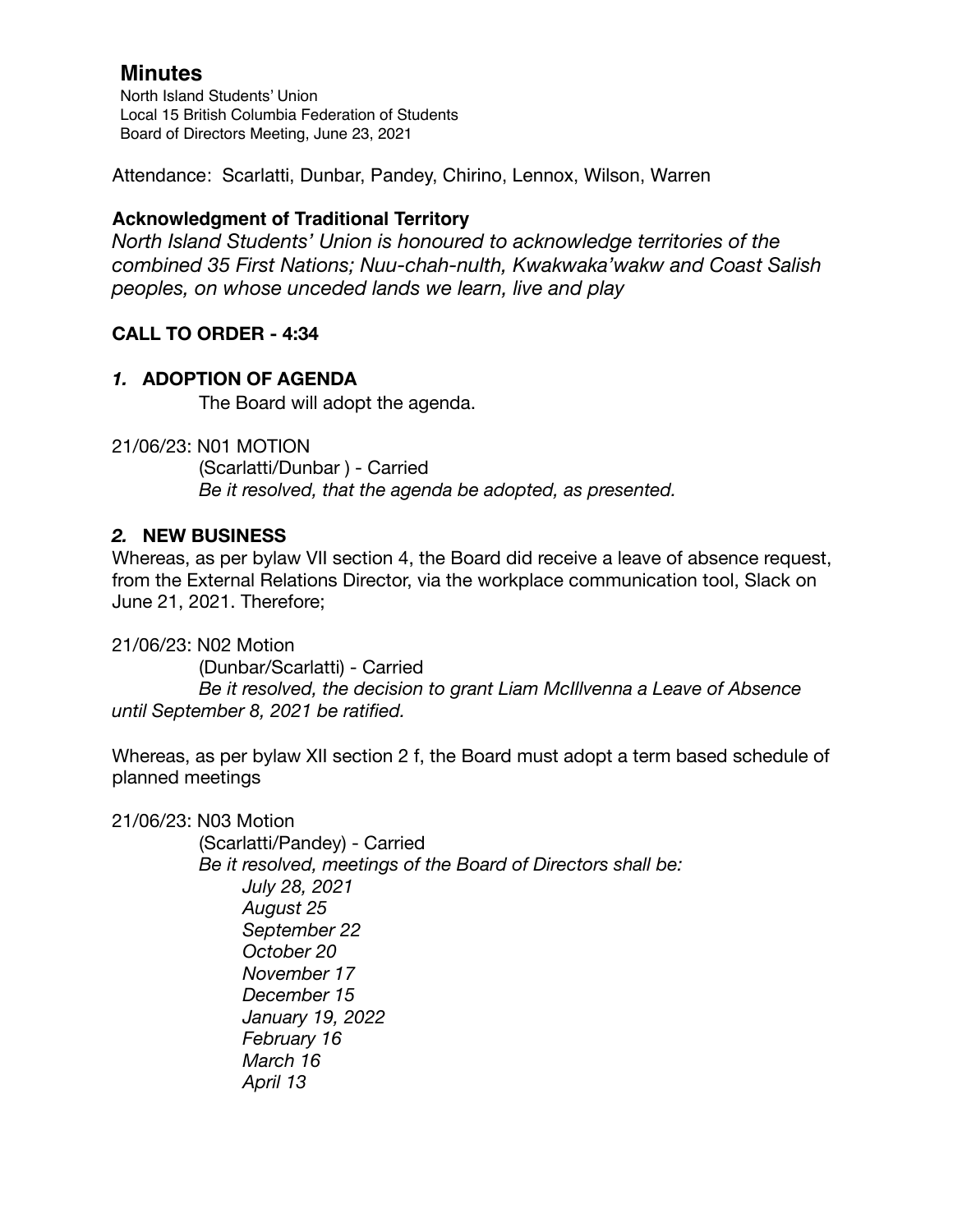North Island Students' Union Local 15 British Columbia Federation of Students Board of Directors Meeting, June 23, 2021

Whereas, as per best practices as laid out in bylaw XII section 2 f, the Board shall adopt a term based schedule of planned Committee of the Whole meetings;

21/06/23: N04 Motion (Pandey/Scarlatti) - Carried

> *Be it resolved, meetings of the Committee of the Whole shall be: July 14, 2021*

 *August 11 September 8 October 6 November 3 December 1 January 5, 2022 February 2 March 2 April 6*

Whereas, the British Columbia Federation of Students has provided notice for the 80th semi-annual general meeting, July 15 - 17, 2021.

### 21/06/23: N05 MOTION

 (Pandey/Scarlatti) - Carried *Be it resolved, the following delegates attend: Christopher Scarlatti, registered voter Hayley Dunbar Akriti Pandey Emma Warren Carissa Wilson* 

Whereas, as per bylaw XII section 4, the Board must select a Federation Executive Representative. This decision was made through the workplace communication tool, on June 16, 2021.

21/06/23: N06 Motion

 (Pandey/ Dunbar) - Carried *Be it resolved, Christopher Scarlatti be ratified as 2021-2022 Federation Executive Representative.* 

Whereas, as per bylaw XII section 3, the Board must select members to hold Chairperson & Co-Chairperson positions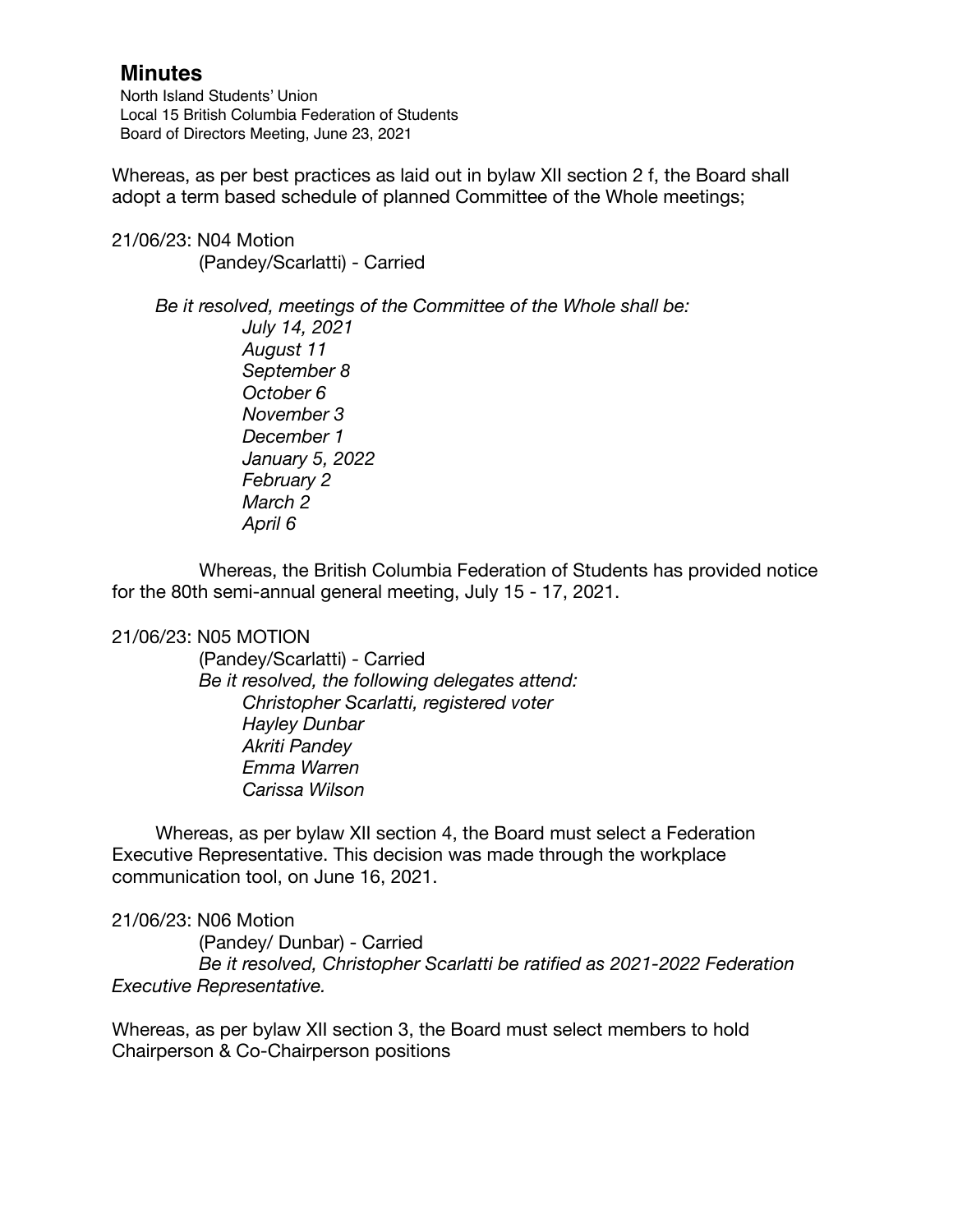North Island Students' Union Local 15 British Columbia Federation of Students Board of Directors Meeting, June 23, 2021

21/06/23: N07 Motion

 (Pandey/Dunbar) - Carried *Be it resolved, Hayley Dunbar be ratified as 2021-2022 Chairperson & Christopher Scarlatti as Co- Chairperson.* 

Whereas, annually the Students' Union purchases membership development tools, commonly referred to as swag, through the Federation, with Fairware, a Vancouver based ethical purchasing team.

21/06/23: N08 Motion

 (Scarlatti/Dunbar) - Carried *Be it resolved, the Students' Union order of \$5513 worth of items, agreed upon in Slack June 19, 2021, with preference for non-plastic items, be ratified* 

Whereas, the laptop Executive Director Wilson is using was purchased in 2018 with an employment contract whereas 3/4s was personal use, 1/4 Students' Union use and is a 2015 refurbished MacBook Pro. This computer has seen heavy use especially this last pandemic year, hosting video meetings while presenting and managing Slack and other communications. This laptop is near end of service with evidence the soldered in onboard graphics card is destabilising. This is evidenced by regular 'crashing' during meetings, when the device gets warm. With the commitment to Apple products, the most useful, up to date device available is an iPad Pro, 12.9".

## 21/06/23: N09 Motion

 (Scarlatti/ Dunbar) - Carried *Be it resolved, up to \$4000 be made available to procure an iPad Pro with external keyboard, USB-C AV adaptor to support a second display and Apple Care.* 

Whereas, the Students' Union has several annual & monthly subscriptions, makes online purchases and has general business needs

21/06/23: N10 Motion

 (Scarlatti/Pandey) - Carried *Be it resolved, North Island Students' Union seeks a MasterCard with Island Savings, with a credit limit no higher than \$5000* 

Whereas, the Students' Union signing authorities be updated to current Directors and staffing,

21/06/23: N11 Motion (Pandey/Dunbar) - Carried *Be it resolved, the following Directors and staff be authorised to sign for North Island Students' Union, in financial and legal matters*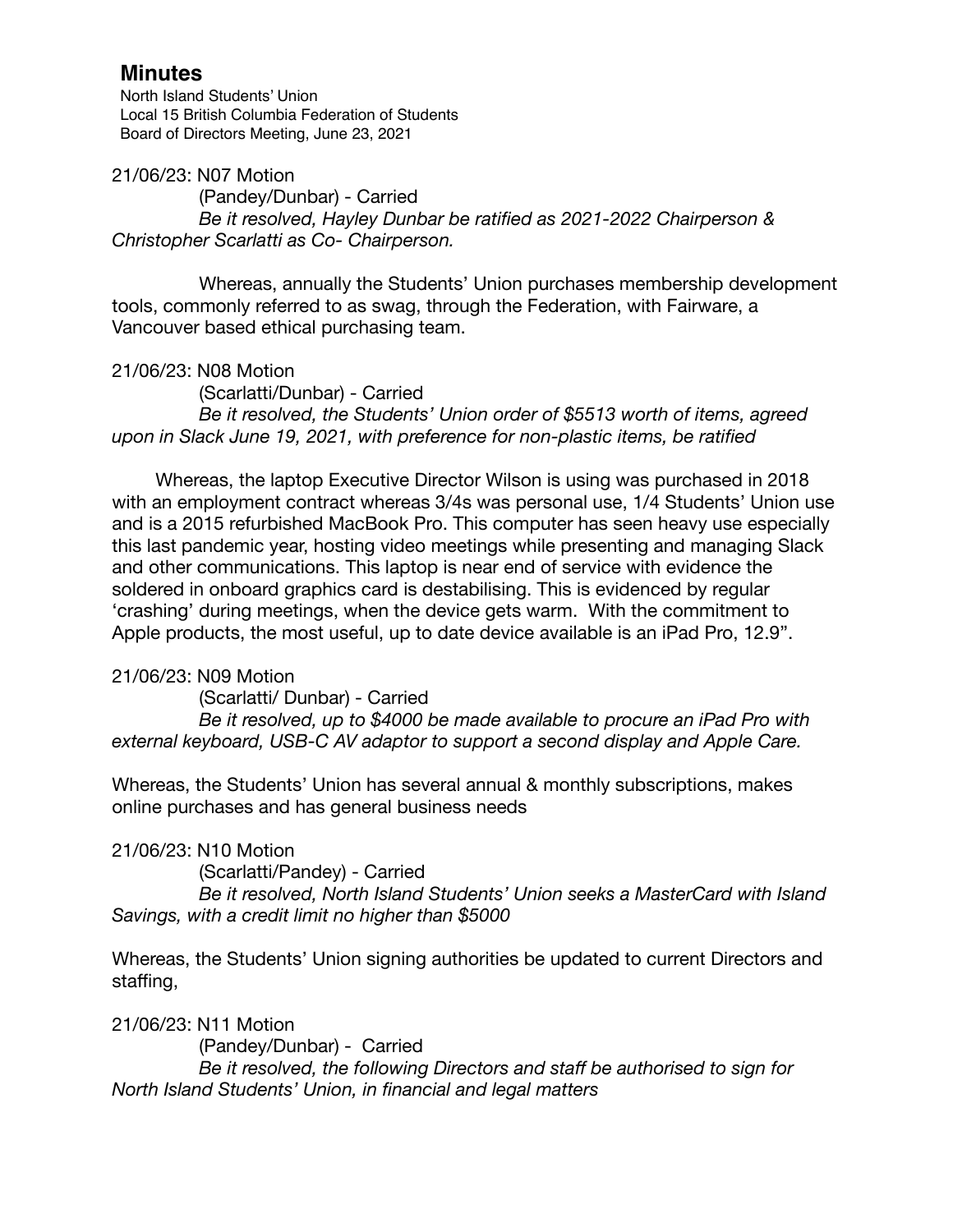North Island Students' Union Local 15 British Columbia Federation of Students Board of Directors Meeting, June 23, 2021

Deanna Doucette, Internal Relations Director Hayley Dunbar, Services Director Emma Warren, Organiser - Services Carissa Wilson, Executive Director

Whereas, the Students' Union has for the last 10 months made donations of \$50 per month to food banks in each of the 4 communities our campuses are situated, these donations ended April 2021.

### 21/06/23: N12 Motion

 (Dunbar/Scarlatti) - Carried

 *Be it resolved, North Island Students' Union donates \$50 each per month to food banks in Campbell River, K'ómoks Valley, Mixalakwila, and Port Alberni until May 2022. Be it further resolved, the Union develop relationships with community food banks and encourage members to both access services where needed and volunteer or contribute where able.* 

Whereas, the Students' Union has moved away from providing on campus food banks,

### 21/06/23: N13 Motion

 (Pandey/Scarlatti) - Carried

 *Be it resolved, North Island Students' Union donates \$200 per month total on gift cards to use at grocery stores in Campbell River, K'ómoks Valley, Mixalakwila, and Port Alberni. These may be shared with NIC staff to distribute to members, with anonymous reporting.* 

Whereas, the Students' Union has moved away from providing on campus food banks,

### 21/06/23: N14 Motion

 (Dunbar/Scarlatti) - Carried

 *Be it resolved, North Island Students' Union spends \$200 per month total on granola bars & apples or oranges for the offices of Campbell River, K'ómoks Valley, Mixalakwila, and Port Alberni. These may be shared with NIC staff to distribute to members, with anonymous, informal reporting.* 

Whereas, the ongoing work of supporting menstrual equity is such that funds previously spent on organic, disposable products should now fall to the institution, just as spending on toilet paper falls to the institution. Whereas to increase access to quality, reusable products, the Students' Union should bulk purchase reusable menstrual cups & pads and sell for cost recovery in Union offices.

21/06/23: N15 Motion (Scarlatti/Dunbar) - Carried